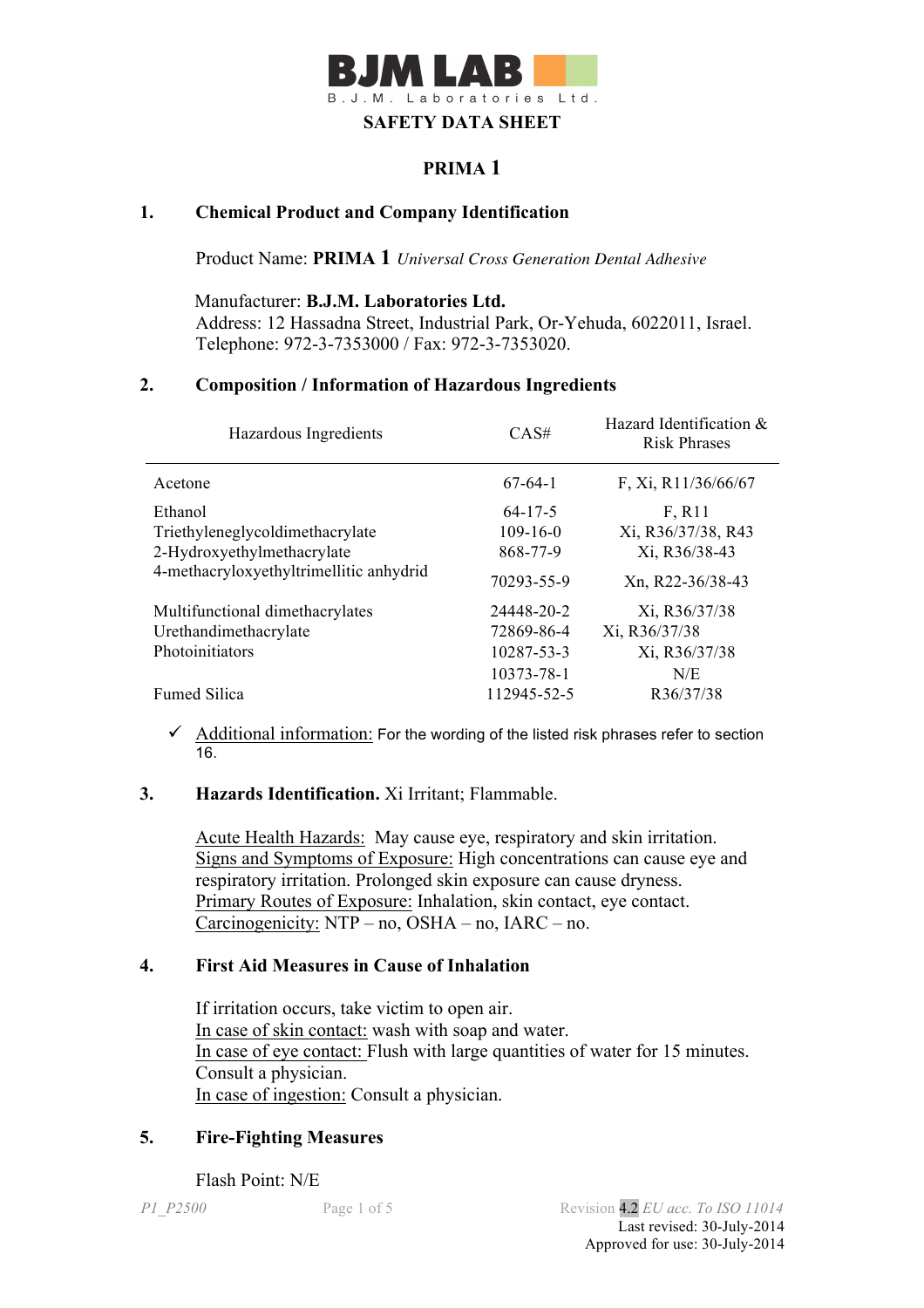

Extinguishing Media: Carbon dioxide, water spray, dry chemical. Special Fire Fighting Procedures: Avoid a direct jet of water. Unusial Fire and Explosion Hazards: None.

#### **6. Accidental Release Measures**

 Environmental Precautions: Avoid seepage into suvers and water supplies. Clean-Up Procedure: Contain spill and pick up material with a suitable absorbent material. Place absorbent into a container for later disposal. Clean spill area with detergent and water.

## **7. Handling and Storage**

 Handling: No special measures necessary if handled according to instructions. Storage: Keep container tightly closed when not in use. Store in a cool, dry location. Keep material in original packaging.

#### **8. Exposure Controls/ Personal Protection**

 Exposure Controls: Use only in well ventilated areas. Hand and Skin Protection: Avoid unnecessary skin contact. Wear latex gloves when handling. Hygiene Measures: Remove spilled material from skin and clothing. Do not eat or drink when handling this material.

#### **9. Physical and Chemical Properties**

Appearance: Light yellow liquid. Odour: Specific odour. Boling Point: N/A Flash Point: N/E Solubility in Water: Insoluble Vapor Density ( $Air = 1$ ):  $N/E$ Vapor Pressure (mm Hg): N/E

## **10. Stability and Reactivity**

 Stability: Stable if handled according to directions. Hazardous Reactions: None if handled according to directions Hazardous Polymerization: May occur. Conditions to Avoid: Heat; UV-light. Incompatibility: Free radicals, reducing agents, heavy metal ions. Hazardous Decomposition Products: Carbon dioxide, carbon monoxide, acrylic decomposition products, depending on conditions of heating and burning.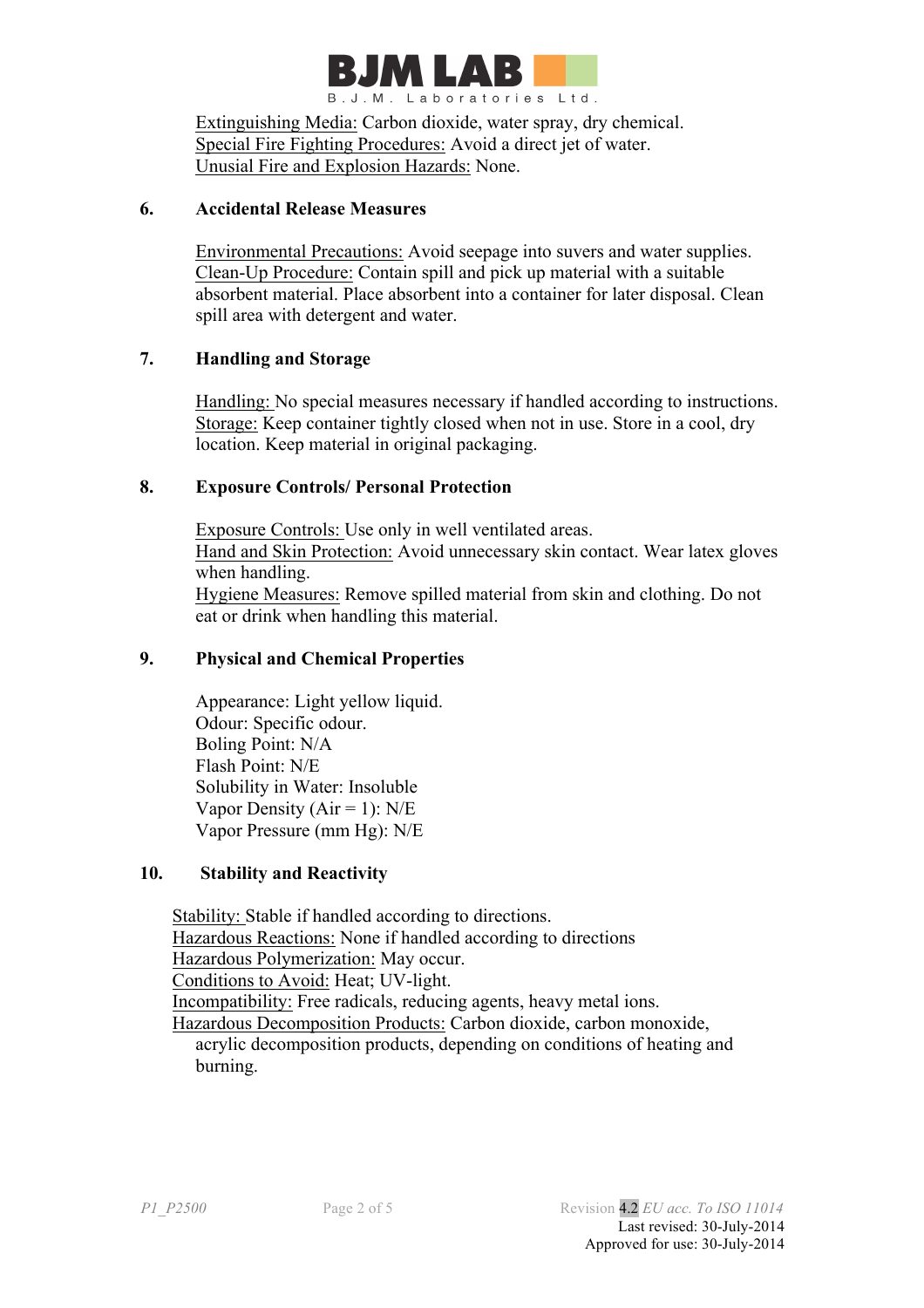

#### **11. Toxicological Information**

Acute oral toxicity: LD50 (rat) > 500 mg/kg Irritation of Skin: Dryness and Irritation possible upon prolonged exposure. Allergic Effects: Methacrylate sensitive individuals may exhibit an allergic reaction.

#### **12. Ecological Information**

 Do not discharge into suvers or water supplies. Environmental persistence and degradability: No data available. Ecotoxicity: No data available.

#### **13. Disposal Considerations**

 May be disposed of in landfill or incinerator In accordance with local, state and federal regulations.

#### **14. Transport Information**

| 14.1 Transport at land | <b>ADR</b>             | 3                            | <b>RID</b>       | 3 |
|------------------------|------------------------|------------------------------|------------------|---|
|                        | <b>UN Number</b>       | 1170                         | Kemler<br>Number |   |
|                        | Packing Group          | Ш                            |                  |   |
|                        | Proper shipping name   | Ethanol Solution,            |                  |   |
|                        |                        | Acetone                      |                  |   |
| 14.2 Transport at sea  | <b>ADNR</b>            | 3                            | <b>IMDG</b>      | 3 |
|                        | <b>UN</b> Number       | 1170                         |                  |   |
|                        | <b>EMS</b>             | $F-E$ , $S-D$                | <b>MFAG</b>      |   |
|                        | Packing Group          | Ш                            |                  |   |
|                        | Proper shipping name   | Ethanol Solution,<br>Acetone |                  |   |
| 14.3 Air transport     | <b>ICAO / IATA-DGR</b> |                              |                  |   |
|                        | <b>UN Number</b>       | 1170                         |                  |   |
|                        | Proper shipping name   | Ethanol Solution,<br>Acetone |                  |   |
|                        | <b>Subsidiary Risk</b> |                              |                  |   |
|                        | Labels                 | Ethanol Solution,<br>Acetone |                  |   |
|                        | Packing Group          | Ш                            |                  |   |

 Number: UN1170 U.S. Dot Packing Group: III Other: Class 3 Flammable Liquids.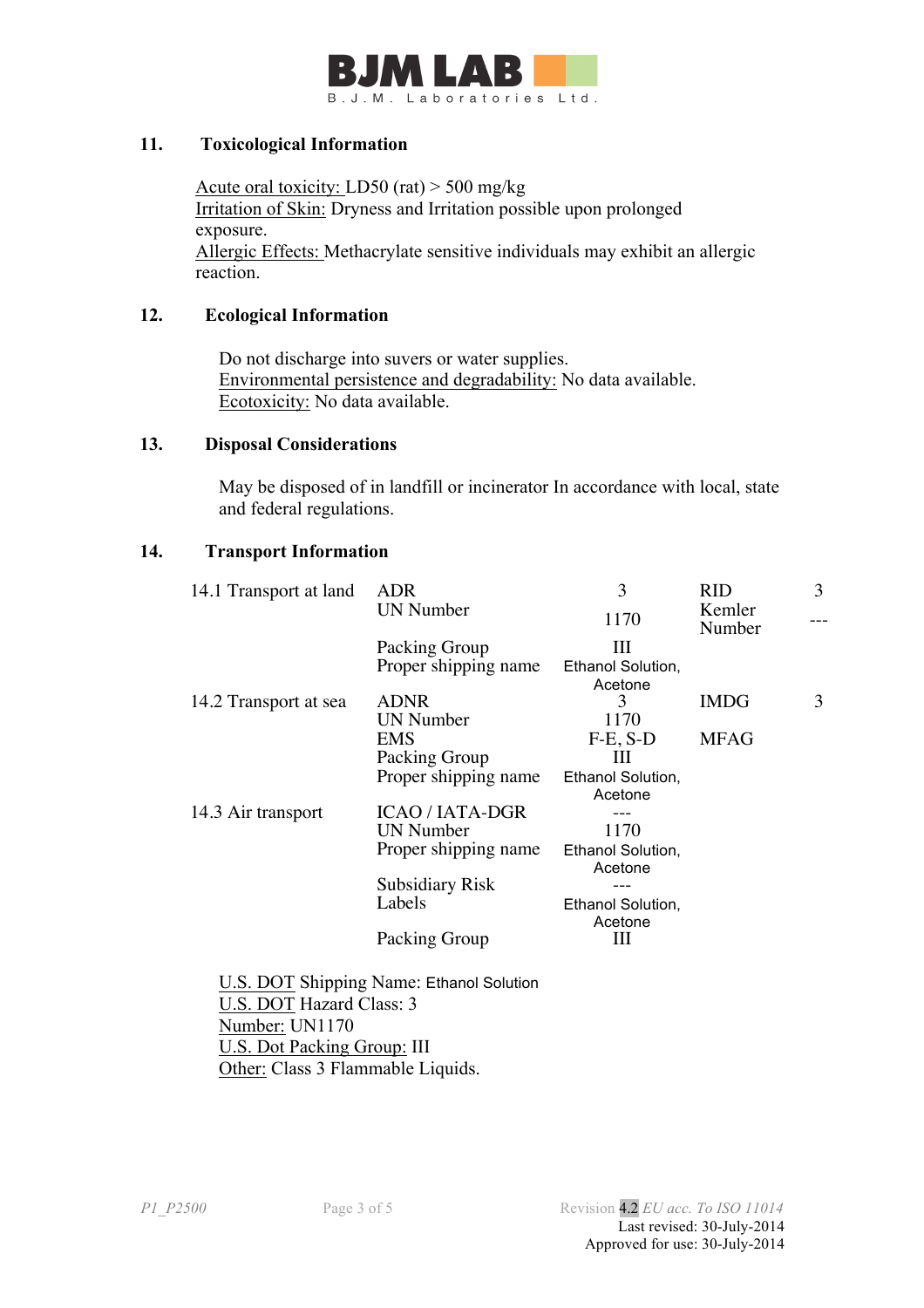

#### **15. Regulatory Information**

This product requires classification according to the criteria of EC. The product is a medical device according to the EC-directive 93/42.

| 15.1 UN Number<br>15.2 National<br>regulations<br>15.3 EU number | 1170                                                                                          |
|------------------------------------------------------------------|-----------------------------------------------------------------------------------------------|
| 15.4 Hazard symbols                                              | F<br>Xi,                                                                                      |
| 15.5 Hazard                                                      | Xi: Irritant. F: Highly Flammable. Contains Ethyl                                             |
| designation                                                      | Alcohol, HEMA, 4-Methacryloxyethyltrimellitic                                                 |
|                                                                  | anhydride, Acetone                                                                            |
| 15.6 Risk phrases                                                |                                                                                               |
|                                                                  | R: 11, 36, 37/38, 43                                                                          |
|                                                                  | 11 Highly flammable.                                                                          |
|                                                                  | 36 Irritating to eyes.<br>37/38 Irritating to respiratory system and skin.                    |
|                                                                  | 43 May cause sensitization by skin contact.                                                   |
| 15.7 Safety phrases                                              |                                                                                               |
|                                                                  | S: 2, 9, 16, 23, 26, 28, 24/25, 37/39                                                         |
|                                                                  | 2 Keep out of the reach of children.<br>9 Keep container in a well-ventilated place.          |
|                                                                  | 16 Keep away from sources of ignition - No smoking.                                           |
|                                                                  | 23 Do not breathe vapour.                                                                     |
|                                                                  | 26 In case of contact with eyes, rinse immediately with                                       |
|                                                                  | plenty of water and seek medical advise.<br>28 After contact with skin, wash immediately with |
|                                                                  | plenty of water and soap.                                                                     |
|                                                                  | 24/25 Avoid contact with skin and eyes.                                                       |
|                                                                  | 37/39 Wear suitable gloves and eye/face protection.                                           |
|                                                                  |                                                                                               |

 U.S. – O.S.H.A. Status: This material is Xi: Irritant. F: Flammable under the criteria the U.S. Federal Hazard Communication Standard.

#### **16. Other Information**

These data are based on our present knowledge. However, they shall not constitute a guarantee for any specific product features and shall establish a legally valid contractual relationship.

#### **Relevant R-phrases**

11 Highly flammable. 22 Harmful if swallowed. 36 Irritating to eyes. 37/38 Irritating to respiratory system and skin. 43 May cause sensitisation by skin contact.

Xn Harmful. Xi Irritant.